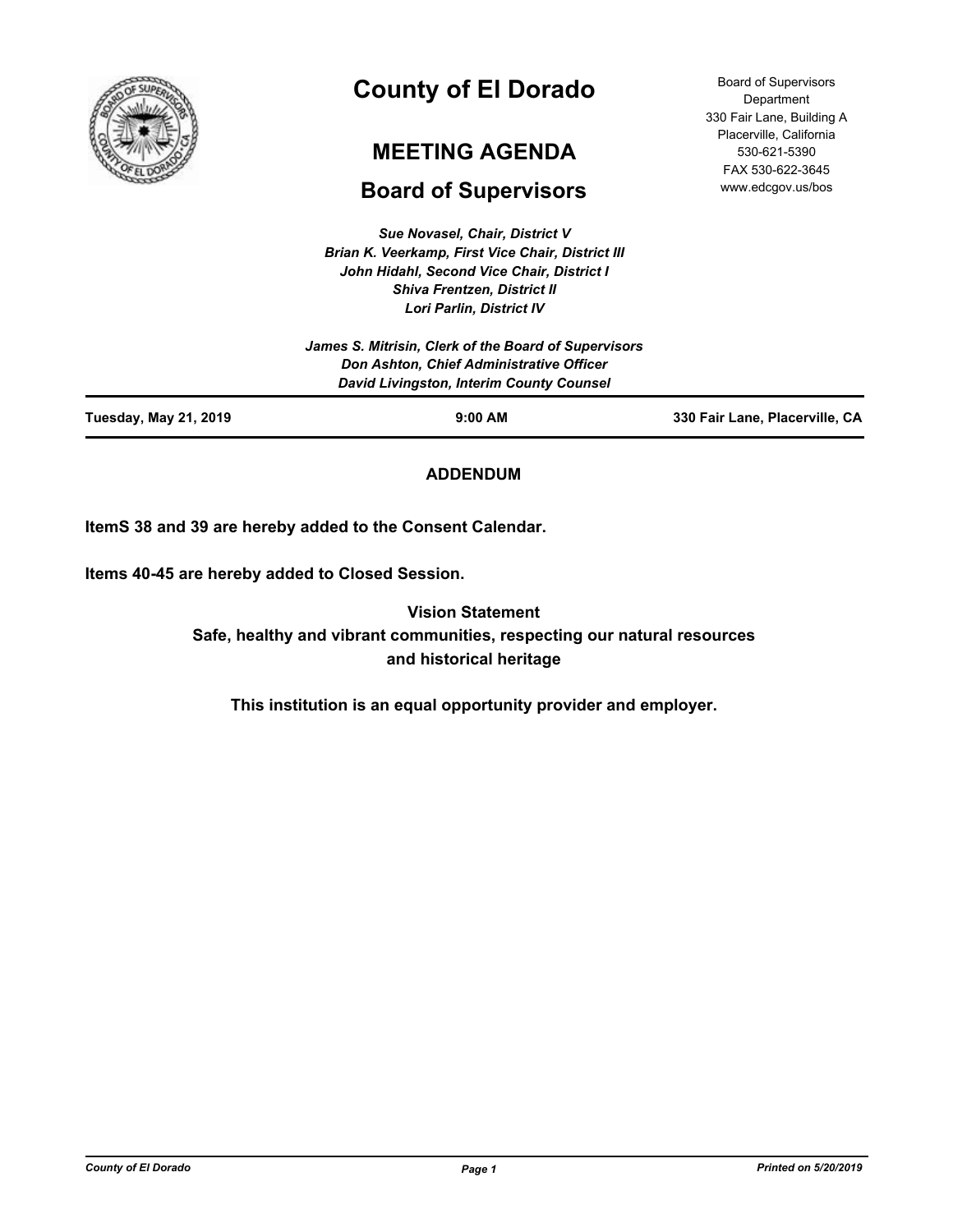Live Web Streaming and archiving of most Board of Supervisors meeting videos, all meeting agendas, supplemental materials and meeting minutes are available on the internet at: http://eldorado.legistar.com/Calendar.aspx

To listen to open session portions of the meeting in real time, dial (530) 621-7603. This specialized dial in number is programmed for listening only and is operable when the audio system inside the meeting room is activated. Please be advised that callers will experience silence anytime the Board is not actively meeting, such as during Closed Session or break periods.

The County of El Dorado is committed to ensuring that persons with disabilities are provided the resources to participate in its public meetings. Please contact the office of the Clerk of the Board if you require accommodation at 530-621-5390 or via email, edc.cob@edcgov.us, preferably no less than 24 hours in advance of the meeting.

The Board of Supervisors is concerned that written information submitted to the Board the day of the Board meeting may not receive the attention it deserves. The Board Clerk cannot guarantee that any FAX, email, or mail received the day of the meeting will be delivered to the Board prior to action on the subject matter.

The Board meets simultaneously as the Board of Supervisors and the Board of Directors of the Air Quality Management District, In-Home Supportive Services, Public Housing Authority, Redevelopment Agency and other Special Districts.

For Purposes of the Brown Act § 54954.2 (a), the numbered items on this Agenda give a brief description of each item of business to be transacted or discussed. Recommendations of the staff, as shown, do not prevent the Board from taking other action.

Materials related to an item on this Agenda submitted to the Board of Supervisors after distribution of the agenda packet are available for inspection during normal business hours in the public viewing packet located in Building A, 330 Fair Lane, Placerville or in the Board Clerk's Office located at the same address. Such documents are also available on the Board of Supervisors' Meeting Agenda webpage subject to staff's ability to post the documents before the meeting.

# **PROTOCOLS FOR PUBLIC COMMENT**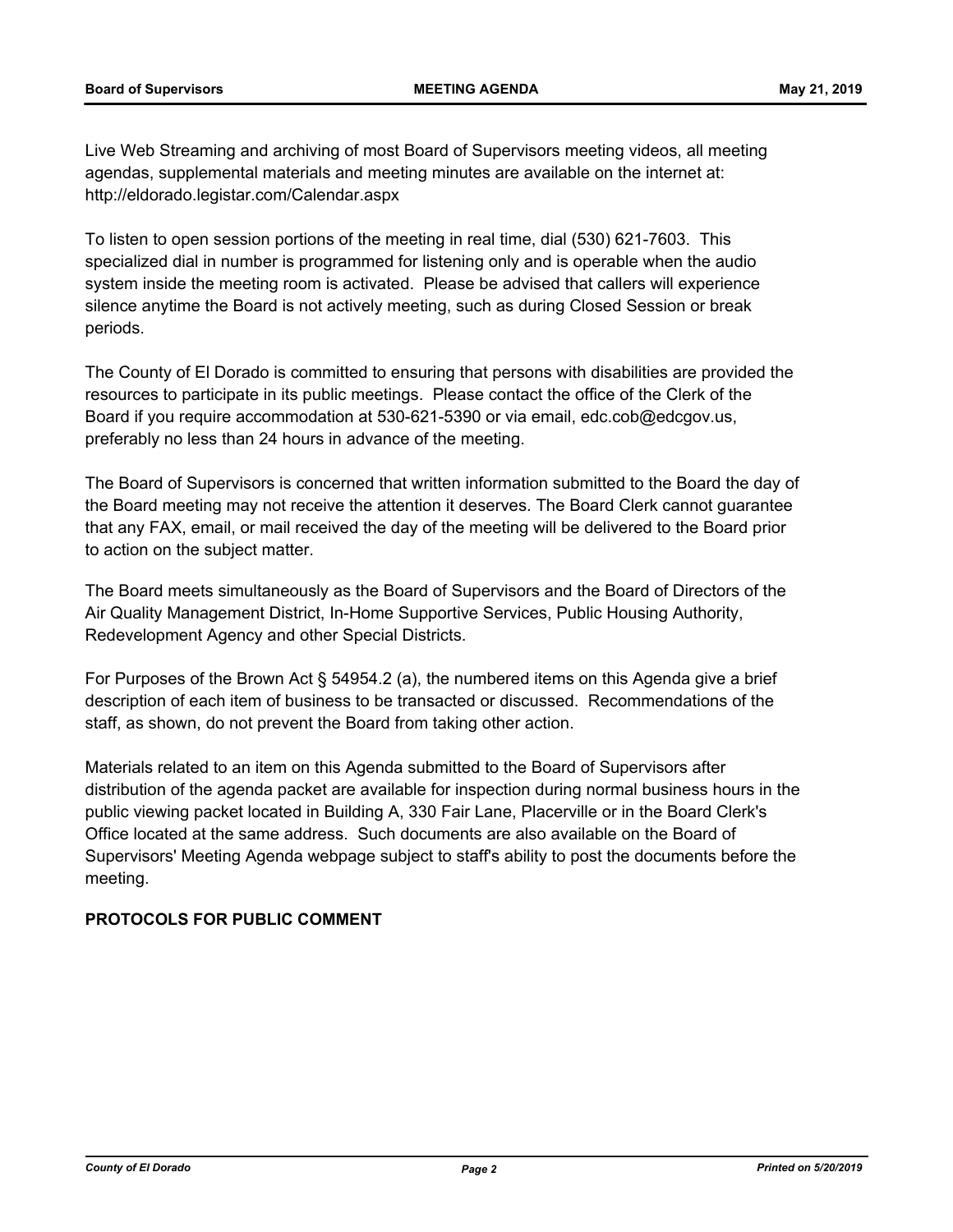Public comment will be received at designated periods as called by the Board Chair.

Public comment on items scheduled for Closed Session will be received before the Board recesses to Closed Session.

Except with the consent of the Board, individuals shall be allowed to speak to an item only once.

On December 5, 2017, the Board adopted the following protocol relative to public comment periods. The Board adopted minor revisions to the protocol on February 26, 2019, incorporated herein:

Time for public input will be provided at every Board of Supervisors meeting. Individuals will have three minutes to address the Board. Individuals authorized by organizations will have three minutes to present organizational positions and perspectives and may request additional time, up to five minutes. At the discretion of the Board, time to speak by any individual may be extended.

Public comment on certain agenda items designated and approved by the Board may be treated differently with specific time limits per speaker or a limit on the total amount of time designated for public comment. It is the intent of the Board that quasi-judicial matters have additional flexibility depending upon the nature of the issue. It is the practice of the Board to allocate 20 minutes for public comment during Open Forum and for each agenda item to be discussed. (Note: Unless designated on the agenda, there is no Open Forum period during Special Meetings.)

Individual Board members may ask clarifying questions but will not engage in substantive dialogue with persons providing input to the Board.

If a person providing input to the Board creates a disruption by refusing to follow Board guidelines, the Chair of the Board may take the following actions:

Step 1. Request the person adhere to Board guidelines. If the person refuses, the Chair may turn off the speaker's microphone.

Step 2. If the disruption continues, the Chair may order a recess of the Board meeting. Step 3. If the disruption continues, the Chair may order the removal of the person from the Board meeting.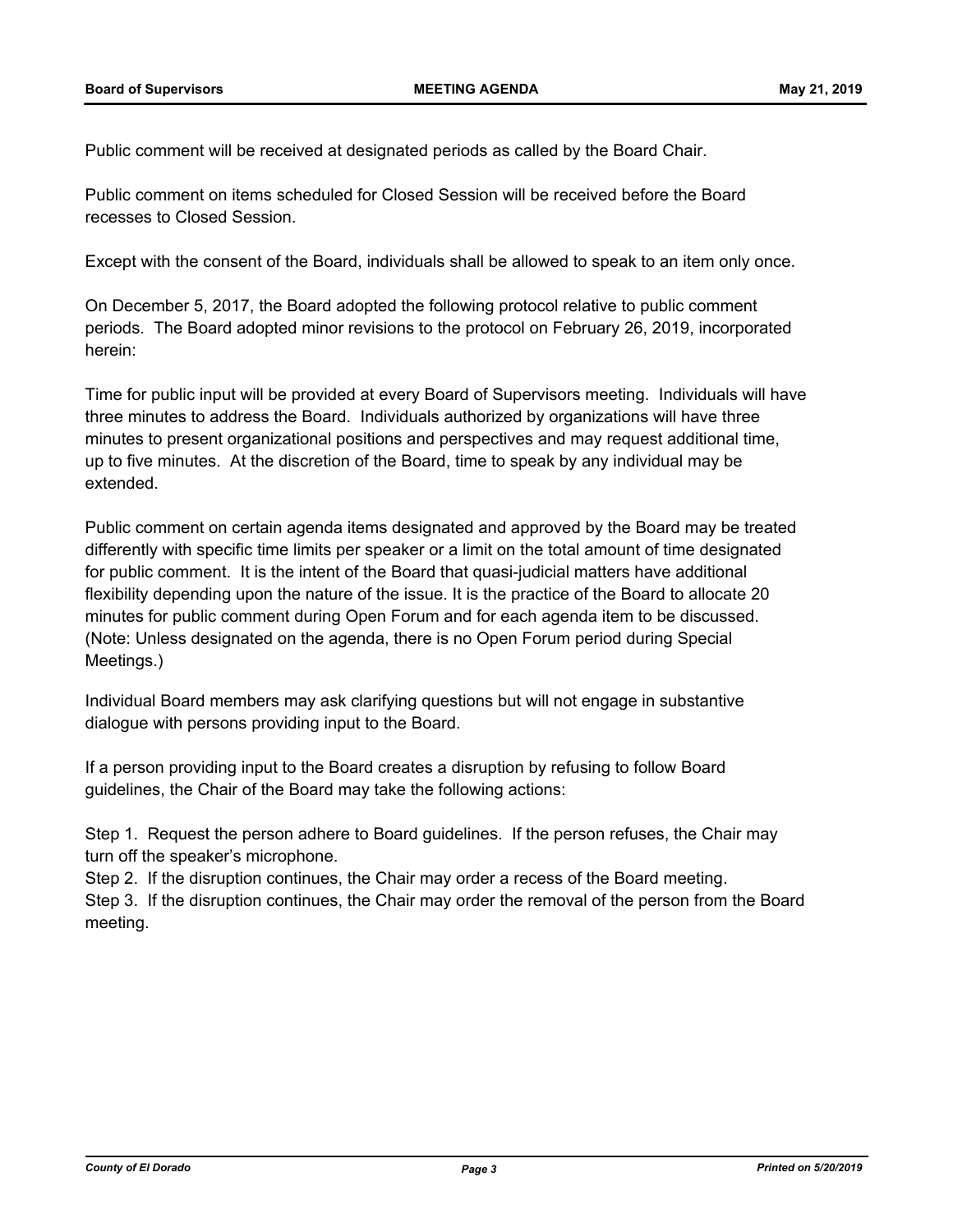# **9:00 A.M. - CALL TO ORDER**

## **INVOCATION AND PLEDGE OF ALLEGIANCE TO THE FLAG**

### **ADOPTION OF THE AGENDA AND APPROVAL OF CONSENT CALENDAR**

The Board may make any necessary additions, deletions or corrections to the agenda including moving items to or from the Consent Calendar and adopt the agenda and the Consent Calendar with one single vote. A Board member may request an item be removed from the Consent Calendar for discussion and separate Board action. At the appropriate time as called by the Board Chair, members of the public may make a comment on matters on the Consent Calendar prior to Board action.

### **OPEN FORUM**

Open Forum is an opportunity for members of the public to address the Board of Supervisors on subject matter that is not on their meeting agenda and within their jurisdiction. Public comments during Open Forum are limited to three minutes per person. Individuals authorized by organizations will have three minutes to present organizational positions and perspectives and may request additional time, up to five minutes. The total amount of time reserved for Open Forum is 20 Minutes.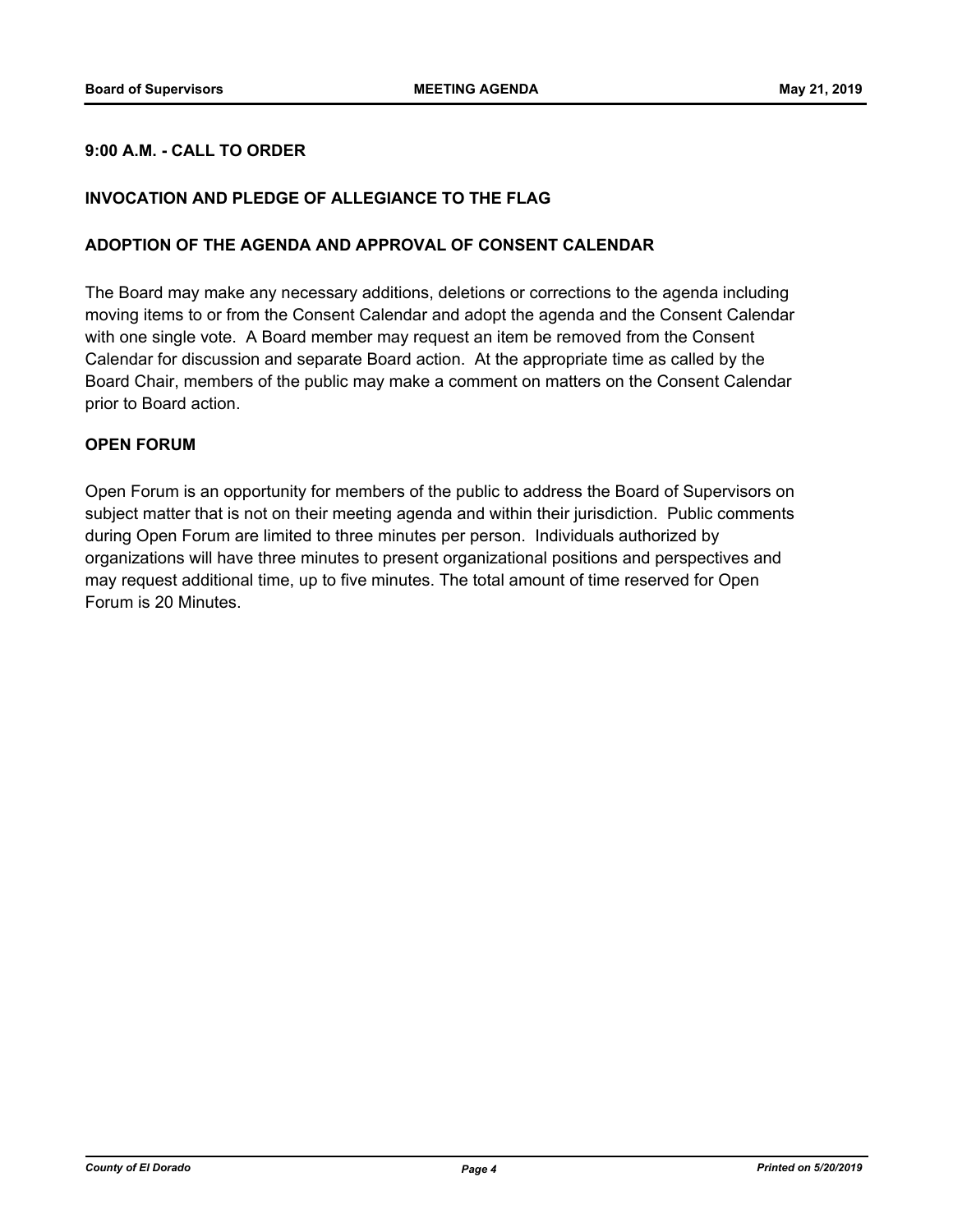### **CONSENT CALENDAR**

**1.** [19-0815](http://eldorado.legistar.com/gateway.aspx?m=l&id=/matter.aspx?key=26138) Clerk of the Board recommending the Board approve the Minutes from the regular meeting of May 14, 2019.

# **GENERAL GOVERNMENT - CONSENT ITEMS**

**2.** [19-0781](http://eldorado.legistar.com/gateway.aspx?m=l&id=/matter.aspx?key=26103) Auditor-Controller recommending the Board receive and file the report on "Comparison of Actual Tax Proceeds to Adopted Appropriations Limit", the schedule of Prop 4 Compliance for Fiscal Year 2017-2018 Actual Revenues, the schedule of Prop 4 Compliance for Fiscal Year 2018-2019 Adopted Revenues and set a public hearing for June 11, 2019 at 10:00 a.m. for the discussion and adoption of the resolution for the Appropriations Limit for Fiscal Year 2019-2020.

### **FUNDING:** N/A

**3.** [19-0782](http://eldorado.legistar.com/gateway.aspx?m=l&id=/matter.aspx?key=26104) Auditor-Controller recommending the Board authorize the transfer of \$2,000 accumulated in Fiscal Year 2017/2018 from the County's Cash Overage Fund to the General Fund.

### **FUNDING:** N/A

**4.** [19-0783](http://eldorado.legistar.com/gateway.aspx?m=l&id=/matter.aspx?key=26105) Auditor-Controller recommending the Board authorize the Auditor-Controller to remove the fixed assets and minor equipment listed on the attached schedules from the County's fixed asset records.

# **FUNDING:** N/A

**5.** [16-0305](http://eldorado.legistar.com/gateway.aspx?m=l&id=/matter.aspx?key=20961) Chief Administrative Office recommending the Board find that a state of emergency continues to exist in El Dorado County as a result of unprecedented tree mortality due to drought conditions and related bark beetle infestations. (Cont. 5/14/19, Item 4)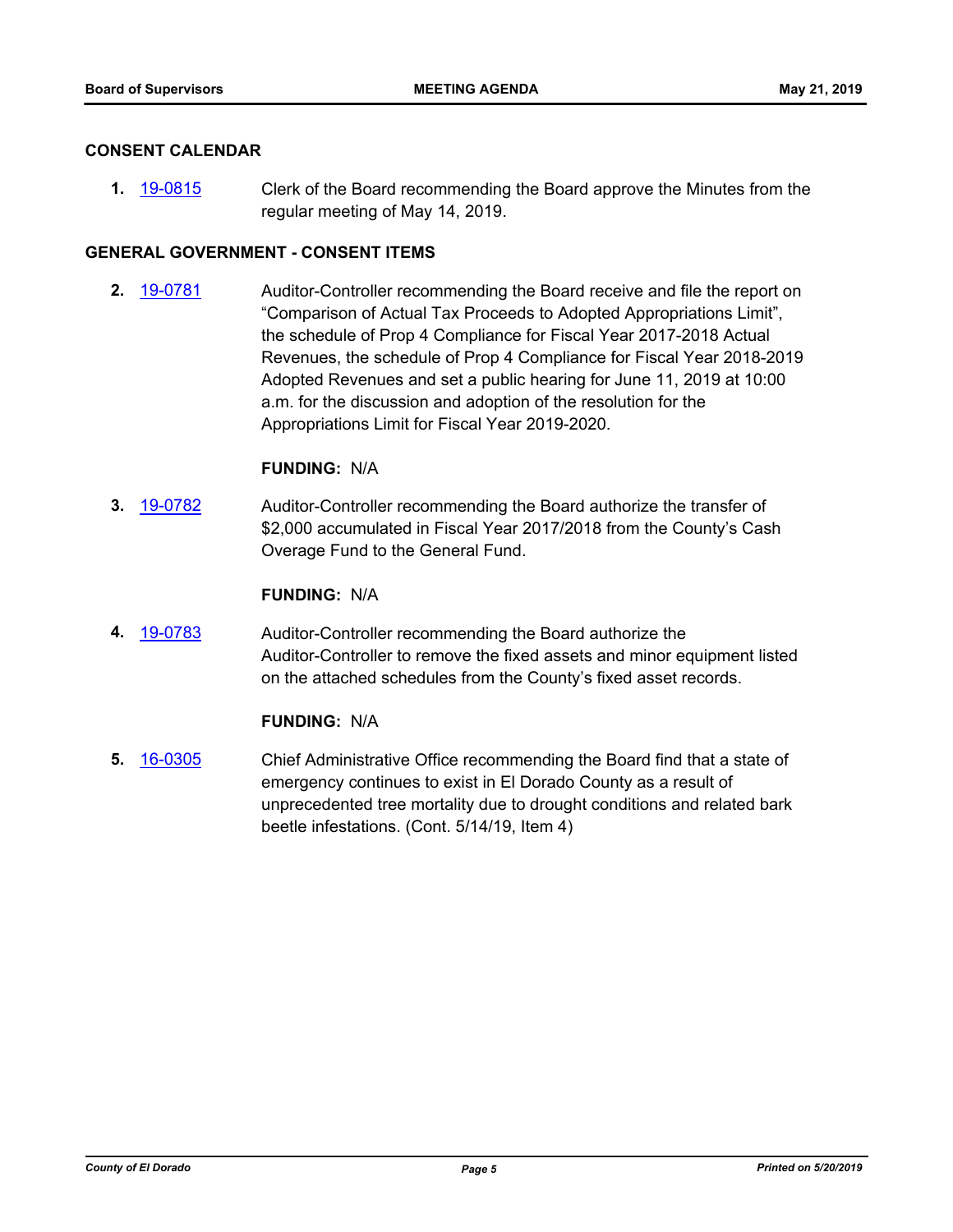**6.** [19-0599](http://eldorado.legistar.com/gateway.aspx?m=l&id=/matter.aspx?key=25920) Chief Administrative Office, Facilities Division and Procurement and Contracts Division, recommending the Board consider the following pertaining to Job Order Contracting (JOC) for as-needed General Engineering (Class A), Bid Numbers: 19-968-046, 19-968-047, and 19-968-048; and General Building (Class B), Bid Numbers: 19-968-049, 19-968-050 and 19-968-051: 1)Award JOC Class A Construction Contracts to North Star Construction

and Engineering, K.W. Emerson, Inc., and PRIDE Industries One, Inc., the three lowest responsive, responsible bidders in this category; 2)Award JOC Class B Construction Contracts to PRIDE Industries One, Inc., Robert E. Boyer Construction, and North Star Construction and Engineering, the three lowest responsive, responsible bidders in this

3)Approve and authorize the Purchasing Agent, or designee, to sign Public Works Contracts 3691 and 3692 with North Star Construction and Engineering, Contract 3693 with K.W. Emerson, Inc., Contracts 3694 and 3695 with PRIDE Industries One, Inc., and Contract 3696 with Robert E. Boyer Construction, each Contract having a term of one year, commencing ninety (90) days after contract execution or upon first Notice to Proceed, whichever occurs first, and each having a not-to-exceed amount of \$2,400,000; and

4)Authorize the Purchasing Agent to sign an Escrow Agreement, if requested by any Contractor and in accordance with Public Contract Code section 22300, to hold Contract retention funds.

**FUNDING:** Accumulative Capital Outlay Fund.

**7.** [19-0770](http://eldorado.legistar.com/gateway.aspx?m=l&id=/matter.aspx?key=26092) Chief Administrative Office, Facilities Division, recommending the Board authorize the Chair to sign Amendment V to Agreement for Services 316-S1611 (598) with Mother Lode Van & Storage, Inc. to increase compensation by \$100,000 for an amended not-to-exceed of \$700,000.

### **FUNDING:** Various.

category;

- **8.** [19-0771](http://eldorado.legistar.com/gateway.aspx?m=l&id=/matter.aspx?key=26093) Clerk of the Board, based upon the recommendation of the El Dorado County Early Care and Education Planning Council, recommending the Board make the following appointments to the El Dorado County Early Care and Education Planning Council: Reappoint Lisa Daly, Public Agency/Folsom Lake College, Term Expiration 5/21/2023.
- **9.** [19-0741](http://eldorado.legistar.com/gateway.aspx?m=l&id=/matter.aspx?key=26063) El Dorado County Early Care and Education Planning Council recommending the Board approve and authorize the Chair to sign the 2018 ZIP Code priorities for subsidized care report form.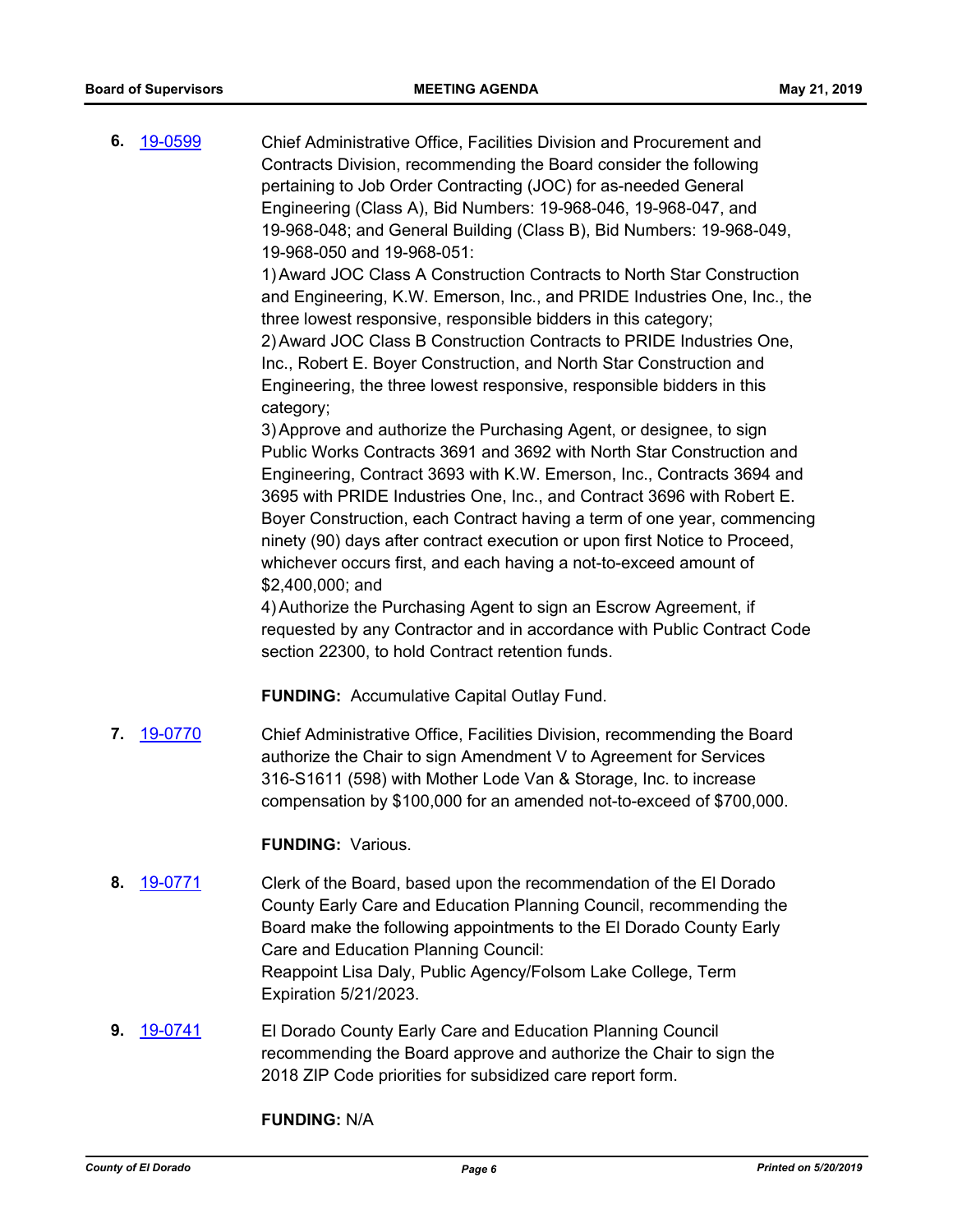**10.** [19-0789](http://eldorado.legistar.com/gateway.aspx?m=l&id=/matter.aspx?key=26112) Supervisor Hidahl recommending the Board consider the following pertaining to the Tenth Annual Firework display to be held at the El Dorado Hills Town Center on Wednesday, July 3, 2019: 1) Adopt and authorize the Chair to sign Resolution **076-2019** permitting Pyro Spectaculars by Souza to conduct a pyrotechnic display for the event, contingent upon full compliance of necessary requirements, insurance, contracts and permits as deemed necessary by the control authorities; and 2) Authorize the Chair to sign a letter to the Fire Marshal approving same.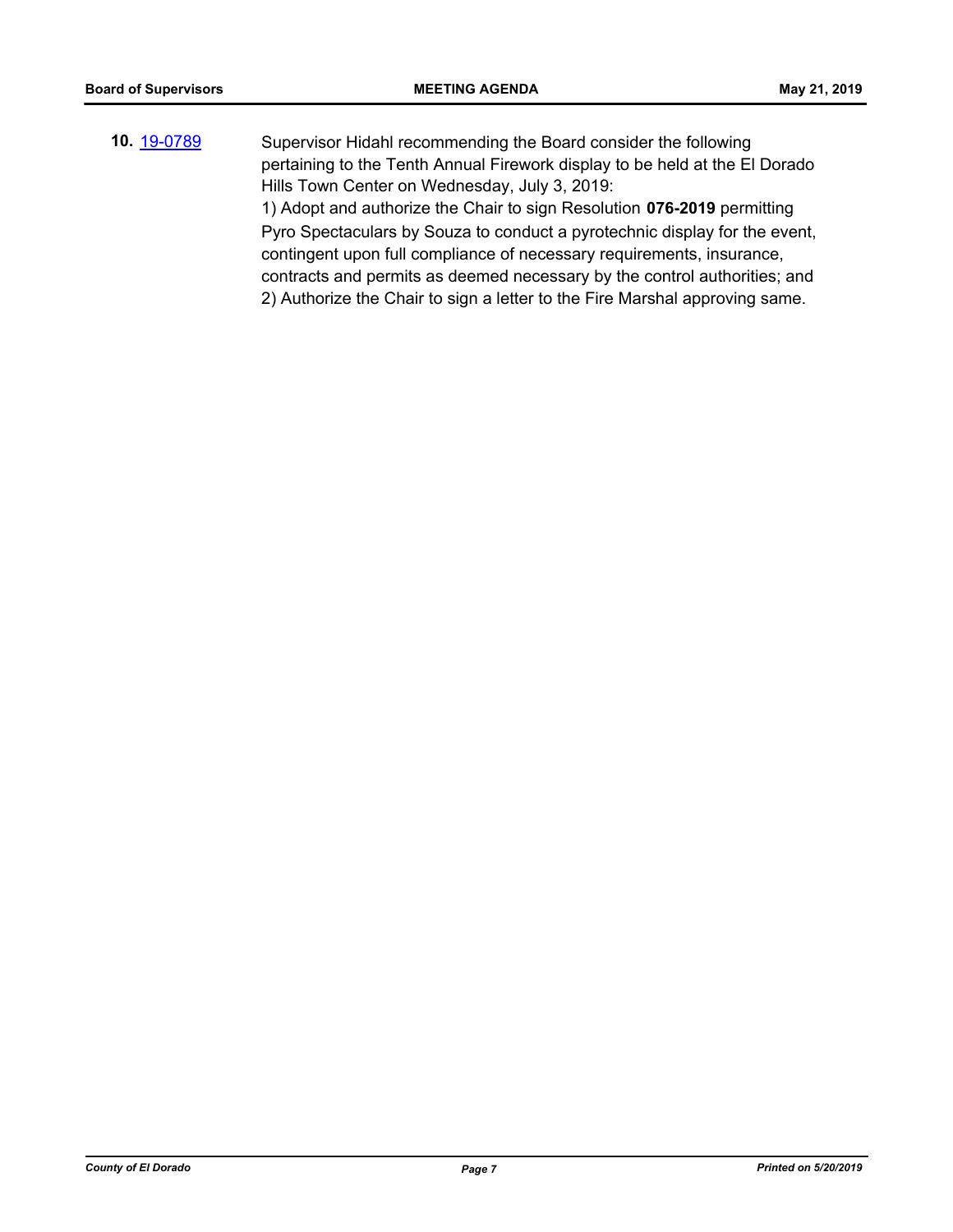### **HEALTH AND HUMAN SERVICES - CONSENT ITEMS**

**11.** [19-0384](http://eldorado.legistar.com/gateway.aspx?m=l&id=/matter.aspx?key=25705) Health and Human Services Agency recommending the Board: 1) Approve and authorize the Chair to sign Amendment II to Agreement for Services 447-S1711 (FENIX 844) with Netsmart Technologies, for the provision of the Netsmart Avatar electronic health record and billing system, increasing the total amount of the Agreement by \$201,262, for a new total not to exceed amount of \$951,262, with no change to the term of the Agreement; and

2) Authorize the Purchasing Agent, or designee, to execute further documents relating to Agreement for Services 447-S1711 (FENIX 844), including amendments which do not increase the maximum dollar amount or term of the Agreement, and contingent upon approval by County Counsel and Risk Management.

**FUNDING:** Medi-Cal, Mental Health Realignment, and Mental Health Services Act.

**12.** [19-0487](http://eldorado.legistar.com/gateway.aspx?m=l&id=/matter.aspx?key=25808) Health and Human Services Agency recommending the Board: 1) Approve and authorize the Chair to sign Amendment 1 to Agreement for Services 93 (045-S1810) with Susan Stoeffler, MFT, for the provision of therapeutic counseling and related services, increasing the maximum obligation by \$74,523 for a new maximum contractual obligation of \$140,000, with no change in term (June 13, 2017 through December 31, 2019);

2) Make findings in accordance with County Ordinance 3.13.030 that it is more economical and feasible to contract for services provided under this Agreement because the County has neither the licensed staff nor facilities to perform said services; and

3) Authorize the Purchasing Agent, or designee, to execute further documents relating to Agreement for Services 93 (045-S1810), including amendments which do not increase the maximum dollar amount or term of the Agreement, and contingent upon approval by County Counsel and Risk Management.

**FUNDING:** 37% Federal, 20% State, 38% Realignment, and 5% General Fund.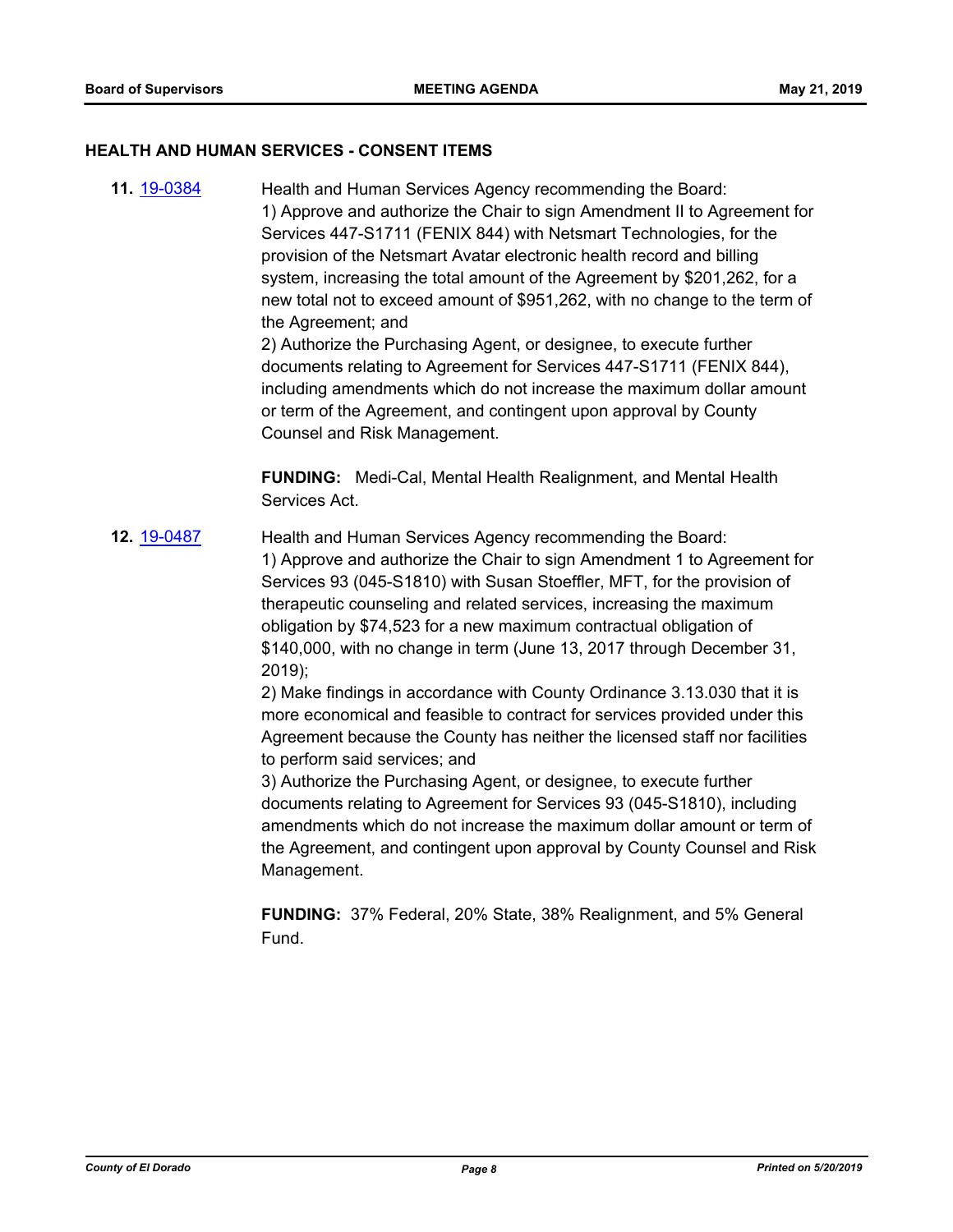**13.** [19-0573](http://eldorado.legistar.com/gateway.aspx?m=l&id=/matter.aspx?key=25894) Health and Human Services Agency recommending the Board: 1) Acting as the Governing Board of the El Dorado County Public Housing Authority, approve and authorize the Chair to execute the non-financial Project-Based Voucher Program Housing Assistance Payment Contract - Existing Housing 3906 with Tahoe Senior Housing II, a California Limited Partnership, for the continued designation of six (6) housing Choice Voucher Program project-based units in South Lake Tahoe, for a term of 10 years from June 18, 2019 through June 17, 2029; and 2) Authorize the Director of Health and Human Services, or designee, to execute further documents relating to PBV HAP Agreement #3906, including amendments which do not increase the maximum dollar amount or term of the Agreement, and contingent upon approval by County Counsel and Risk Management.

> **FUNDING:** Federal funding for Project-Based Vouchers is provided by the Federal Department of Housing and Urban Development via separate Annual Contribution Contract CA151.

**14.** [19-0725](http://eldorado.legistar.com/gateway.aspx?m=l&id=/matter.aspx?key=26047) Health and Human Services Agency recommending the Board: 1) Accept funding from the California Department of Community Services and Development in the amount of \$30,000, and delegate authority to the Health and Human Services Agency Director to sign revenue Agreement 19F-4411 for the term June 1, 2019 through May 31, 2020, for said services; and

2) Delegate authority to the Health and Human Services Agency Director to sign any further amendments thereto contingent upon approval by County Counsel and Risk Management; and

3) Authorize the Health and Human Services Agency Director, Assistant Director of Administration and Finance or Chief Fiscal Officer to execute any fiscal and programmatic reports required for said Agreement.

**FUNDING:** Community Services Block Grant Discretionary funding, to be used for Homelessness Prevention and Diversion Services.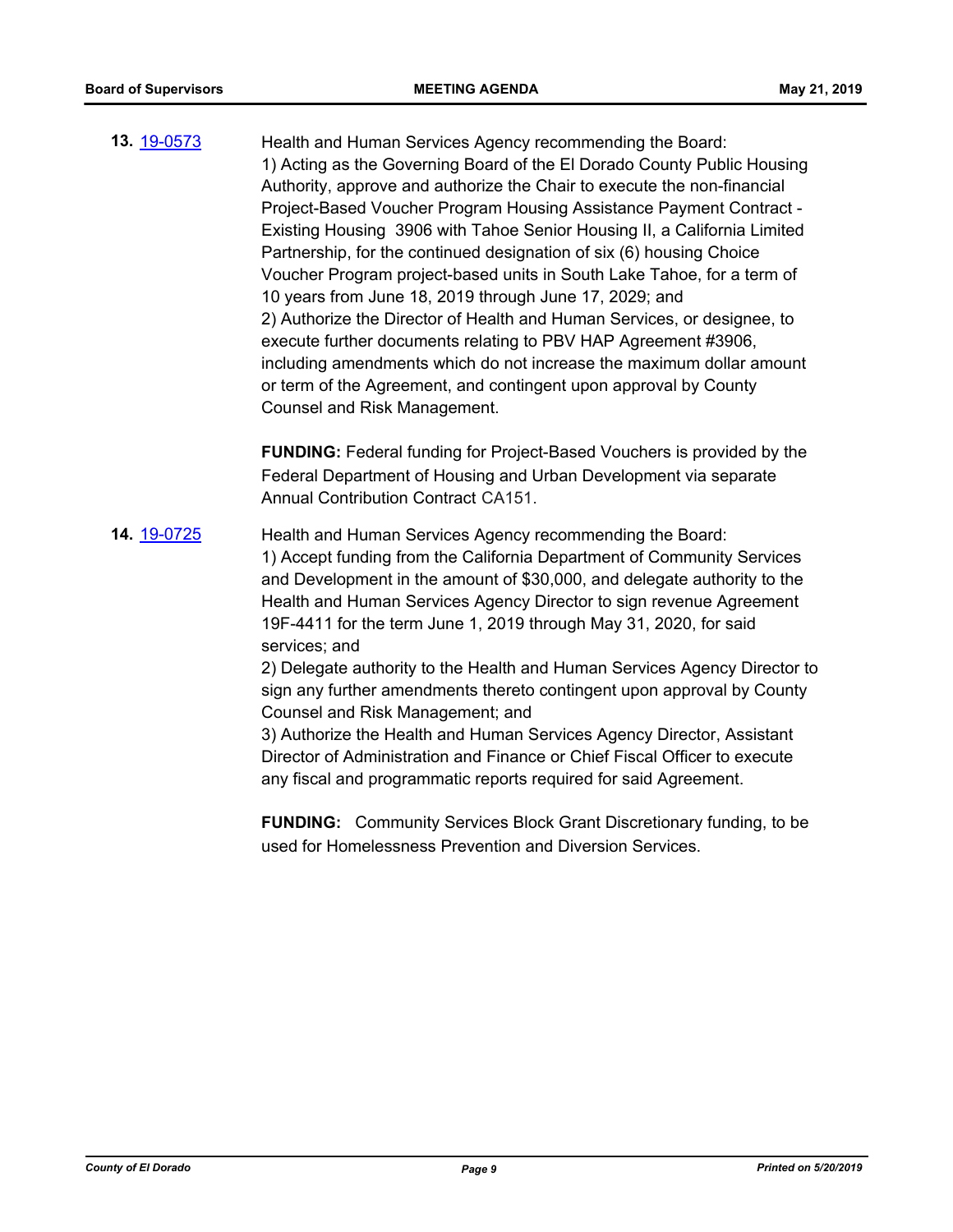**15.** [19-0731](http://eldorado.legistar.com/gateway.aspx?m=l&id=/matter.aspx?key=26053) Health and Human Services Agency recommending the Board, acting as the Governing Board of the El Dorado County Public Housing Authority (PHA), adopt and authorize the Chair to sign Resolution **071-2019**, thereby delegating authority to the Director of the Health and Human Services Agency to sign administrative documents required by the U.S. Department of Housing and Urban Development (HUD), in support of the Public Housing Authority, as listed, specifically:

1) General Depository Agreement Form HUD 51999;

2) Consolidated Annual Contributions Contract Form(s) HUD-52520 and HUD-52520A; and

3) Cooperation Agreement Form HUD-52481.

**FUNDING:** Federal funding supports the Public Housing Authority.

**16.** [19-0703](http://eldorado.legistar.com/gateway.aspx?m=l&id=/matter.aspx?key=26025) Health and Human Services Agency recommending that the Board, acting as the Governing Board of the El Dorado County Area Agency on Aging: 1) Approve the Fiscal Year 2019-2020 Area Plan Update to the 2016-2020 El Dorado County Area Plan for Senior Services; and 2) Approve and authorize the Chair to sign the Transmittal Letter for submission of said Area Plan Update to the California Department of Aging.

> **FUNDING:** 21% Federal Funding, 31% County General Fund, and 48% Donations.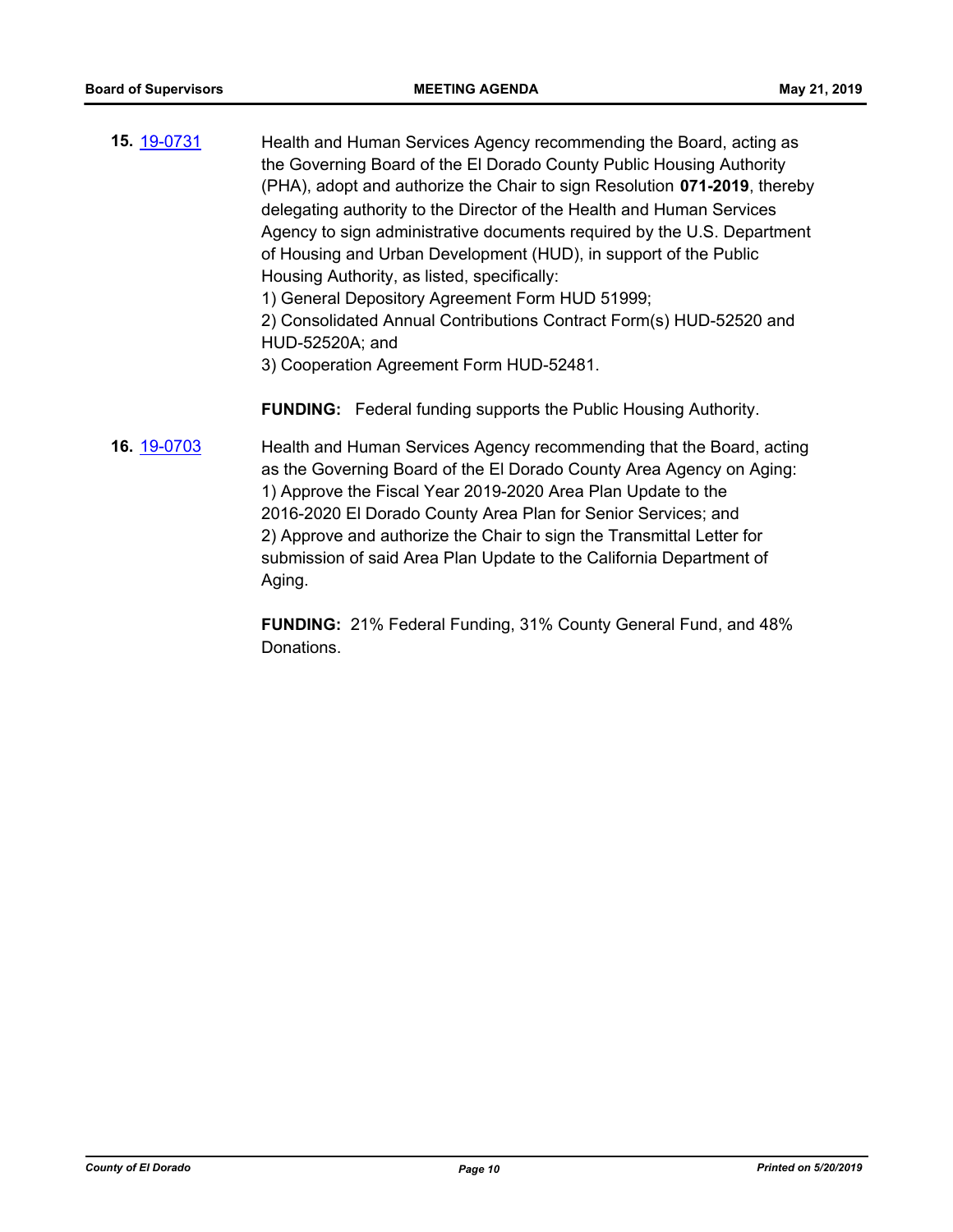### **LAND USE AND DEVELOPMENT - CONSENT ITEMS**

**17.** [19-0524](http://eldorado.legistar.com/gateway.aspx?m=l&id=/matter.aspx?key=25845) Department of Transportation recommending the Board authorize the Chair to sign the second amendment to the Agreement between the El Dorado County Transportation Commission and El Dorado County for Fiscal Year 2013-14 and Fiscal Year 2014-15 Regional Surface Transportation Program Exchange Funds, amending the project list, with no change to the total amount.

> **FUNDING:** Regional Surface Transportation Program Exchange Funds. (State Funds)

**18.** [19-0689](http://eldorado.legistar.com/gateway.aspx?m=l&id=/matter.aspx?key=26011) Environmental Management Department recommending the Board: 1) Accept a grant award funded through the California Tire Recycling Management Funds from the State of California, Department of Resources Recycling and Recovery, Fiscal Year 2018-19 Local Government Waste Tire Enforcement Grant, in the amount of \$75,967, for the term of June 30, 2019 through September 30, 2020; and 2) Delegate authority to the Environmental Management Department Director, or designee, to execute the Grant Agreement (Attachments B, C, D, and E) and all grant related documents including, but not limited to, amendments, requests for payment, reports, and all associated documents necessary to secure and expend the funds for the purpose of implementing this Local Government Waste Tire Enforcement Grant Program.

> **FUNDING:** State of California, Department of Resources Recycling and Recovery, Local Government Waste Tire Enforcement Grant (Non-General Fund).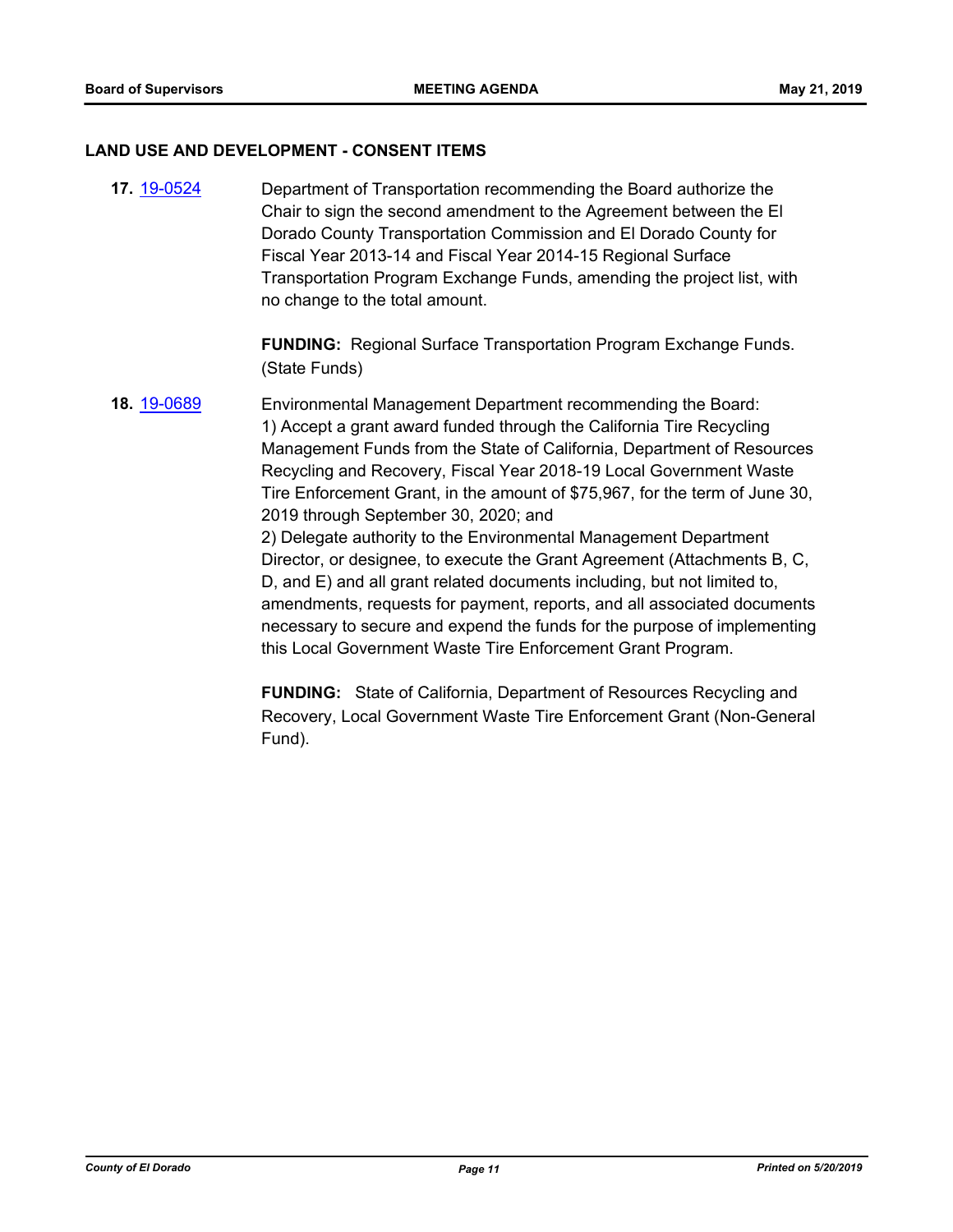| 19. 19-0696 | Surveyor's Office recommending the Board:<br>1) Acknowledge and consent to a grant deed and irrevocable offer of<br>dedication for road right of way and public service easement on<br>Assessor's Parcel Number 126-070-001;<br>2) Acknowledge and consent to a grant deed and irrevocable offer of<br>dedication for a drainage easement on Assessor's Parcel Number<br>126-070-001;<br>3) Acknowledge, consent, and accept a grant of temporary construction<br>easement on Assessor's Parcel Number 126-070-001;<br>4) Authorize the chair to sign the consent to grant deed and offer of<br>dedication for the road right of way and public service easement and to<br>record the grant deed and irrevocable offer of dedication document with<br>the consent attached. Authorization for recording said offer is pursuant to<br>government code section 7050;<br>5) Authorize the chair to sign the consent to grant deed and offer of<br>dedication for the drainage easement and to record the grant deed and<br>irrevocable offer of dedication document with the consent attached.<br>Authorization for recording said offers is pursuant to Government Code<br>section 7050; and<br>6) Authorize the chair to sign the certificate of acceptance and to record<br>the grant of temporary construction easement document with the certificate<br>attached. Authorization for recording said offers is pursuant to Government |
|-------------|---------------------------------------------------------------------------------------------------------------------------------------------------------------------------------------------------------------------------------------------------------------------------------------------------------------------------------------------------------------------------------------------------------------------------------------------------------------------------------------------------------------------------------------------------------------------------------------------------------------------------------------------------------------------------------------------------------------------------------------------------------------------------------------------------------------------------------------------------------------------------------------------------------------------------------------------------------------------------------------------------------------------------------------------------------------------------------------------------------------------------------------------------------------------------------------------------------------------------------------------------------------------------------------------------------------------------------------------------------------------------------------------------------------------------------------|
|             | Code section 7050.                                                                                                                                                                                                                                                                                                                                                                                                                                                                                                                                                                                                                                                                                                                                                                                                                                                                                                                                                                                                                                                                                                                                                                                                                                                                                                                                                                                                                    |
| 20. 19-0698 | <b>FUNDING: Application Fees. (General Fund)</b><br>Surveyor's Office recommending the Board:<br>1) Acknowledge and consent to a grant deed and irrevocable offer of<br>dedication for road right of way and public service easement on<br>Assessor's Parcel Number 126-100-024;<br>2) Acknowledge, consent, and accept a grant of temporary construction<br>easement on Assessor's Parcel Number 126-100-024;<br>3) Authorize the Chair to sign the Consent to Grant Deed and Offer of<br>Dedication for the Road Right of Way and Public Service Easement and to<br>record the Grant Deed and Irrevocable Offer of Dedication pursuant to<br>Government Code Section 7050; and<br>4) Authorize the Chair to sign the Certificate of Acceptance and to record<br>the Grant of Temporary Construction Easement document with the<br>Certificate attached. Authorization for recording said Offers is pursuant to<br>Government Code Section 7050.<br><b>FUNDING: Application Fees. (General Fund)</b>                                                                                                                                                                                                                                                                                                                                                                                                                                 |

# **END CONSENT CALENDAR**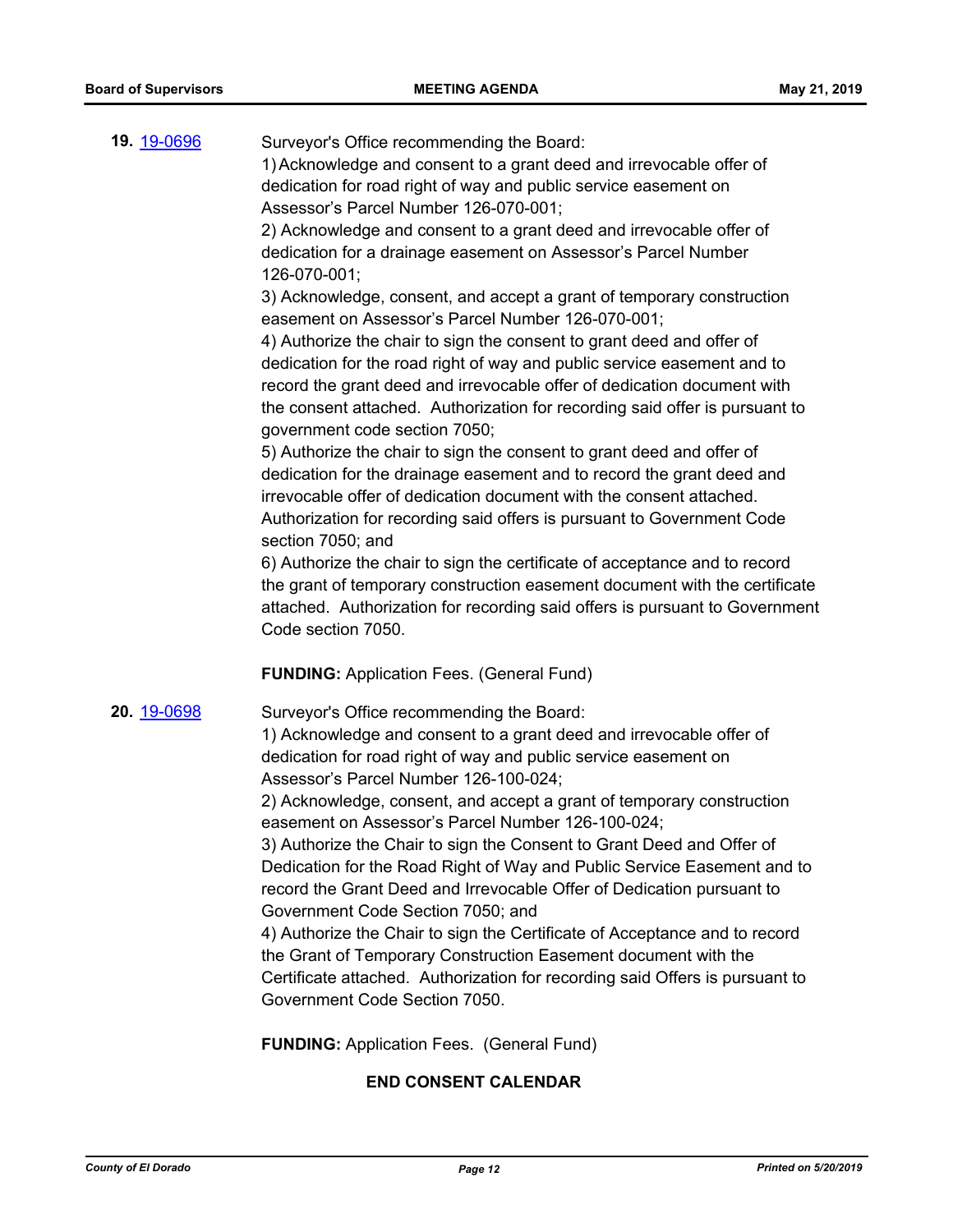### **DEPARTMENT MATTERS (Items in this category may be called at any time)**

**21.** [19-0201](http://eldorado.legistar.com/gateway.aspx?m=l&id=/matter.aspx?key=25521) Health and Human Services Agency recommending the Board approve and authorize the Chair to sign Memorandum of Understanding 3732 with Placer County for the reimbursement of Narcotic Treatment Program Service expenses in the amount of \$80,000, for the retroactive term July 1, 2017 through July 31, 2018. (Est. Time: 5 Min.)

> **FUNDING:** 100% State Funding: 1991 and 2011 Mental Health Realignment.

**22.** [19-0826](http://eldorado.legistar.com/gateway.aspx?m=l&id=/matter.aspx?key=26149) Director of Human Resources recommending the Board appoint David Livingston to the position of County Counsel, effective May 25, 2019, at step 4 of the salary range (annual salary of \$199,784). (Est. Time: 5 Min.)

### **FUNDING**: General Fund.

**23.** [19-0754](http://eldorado.legistar.com/gateway.aspx?m=l&id=/matter.aspx?key=26076) Clerk of the Board and Chief Administrative Office recommending the Board:

> 1) Approve the Introduction (First Reading) of Ordinance **5102** to amend Ordinance 3528 by repealing and reserving Section 8.08.020 - *Hazard Removal Required* of Chapter 8.08 - *Fire Prevention* as the language regarding the maintenance of a defensible fire break around structures and required clearing of debris from rooftops was superceded with the adoption of Ordinance 5101 on April 30, 2019 which added Chapter 8.09 - Vegetation Management; and

2) Waive full reading of the ordinance by the Clerk of the Board and continue this matter to June 4, 2019 for Final Passage (Second Reading). (Est. Time: 5 Min.)

- **24.** [19-0494](http://eldorado.legistar.com/gateway.aspx?m=l&id=/matter.aspx?key=25815) Clerk of the Board providing additional information regarding the feasibility of County provided business cards for members of boards, committees, and commissions that make a formal request, pursuant to Board direction on March 12, 2019 and April 9, 2019. (Cont. 4/9/19, Item 22) (Est. Time: 15 Min.)
- **25.** [19-0791](http://eldorado.legistar.com/gateway.aspx?m=l&id=/matter.aspx?key=26114) Supervisor Hidahl recommending the Board find that a public benefit is derived by approving a waiver of applicable fees in the amount of \$3333.45 for a new metal storage building to house the equipment necessary for facility operations, maintenance and training for the El Dorado Hills Bowmen. (Est. Time: 10 Min.)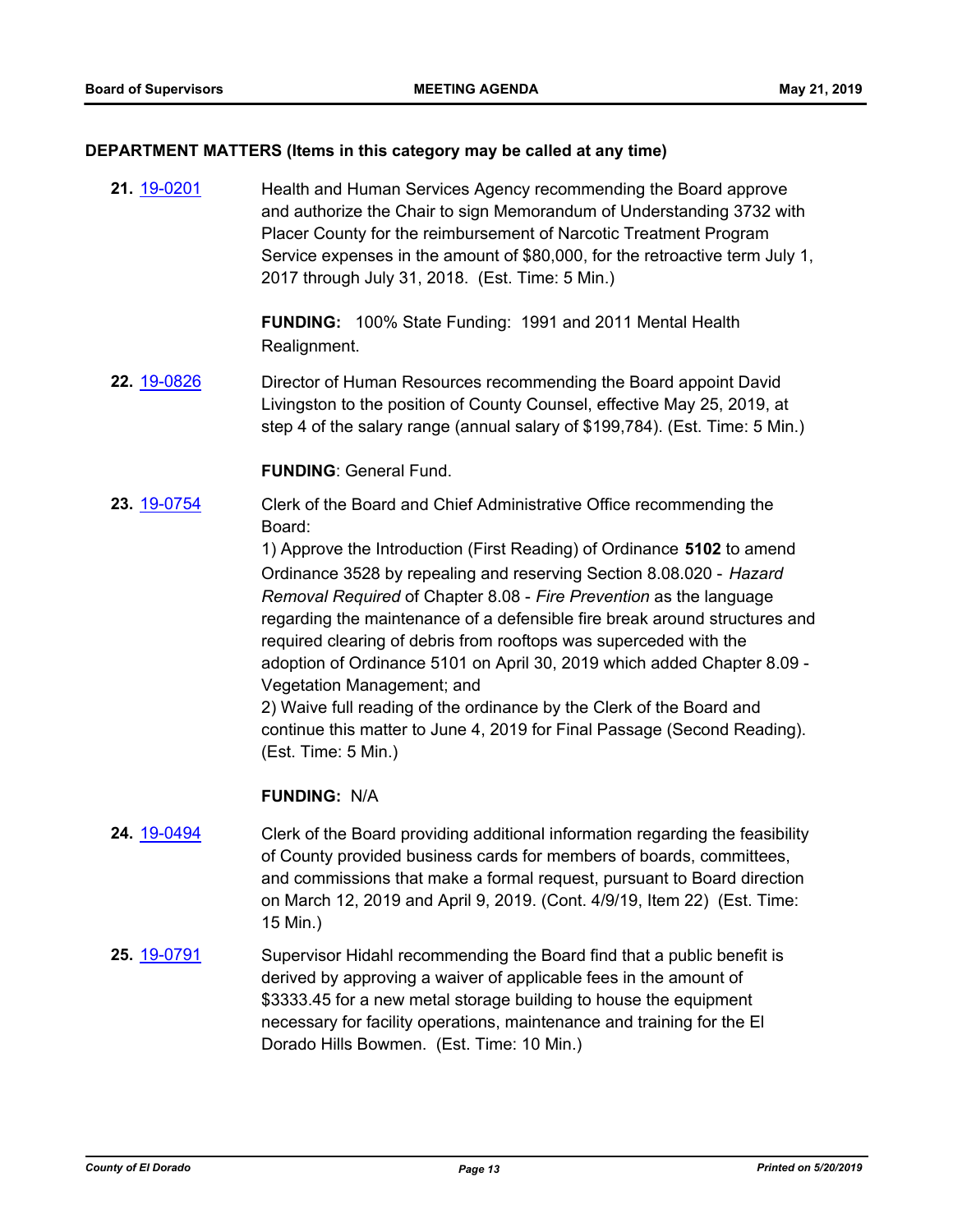### **10:00 A.M. - TIME ALLOCATION**

- **26.** [19-0648](http://eldorado.legistar.com/gateway.aspx?m=l&id=/matter.aspx?key=25970) Supervisor Novasel recommending the Board approve and authorize the Chair to sign a Proclamation recognizing Larry Berger for his 47 years of service to the youth and families of El Dorado County. (Est. Time: 10 Min.)
- **27.** [19-0749](http://eldorado.legistar.com/gateway.aspx?m=l&id=/matter.aspx?key=26071) HEARING Chief Administrative Office, Airports and Cemeteries Division, recommending the Board adopt and authorize the Chair to sign Resolution **080-2019** entitled "Resolution Establishing a Consolidated Fee Schedule and Consolidated Fee Policies and Procedures for El Dorado County Community Development Services and Adopting Fees for Services," thereby rescinding prior Resolution 105-2017, updating the Consolidated Fee Schedule to reflect fee increases and fee deletion regarding airports, and the Consolidated Fee Policies and Procedures language . (Est. Time: 15 Min.)

**FUNDING:** Airports Charges for Provided Services. (100% - Local)

- **28.** [19-0555](http://eldorado.legistar.com/gateway.aspx?m=l&id=/matter.aspx?key=25876) Treasurer-Tax Collector Department recommending the Board receive an informational presentation from the Treasury reviewing the County's investment pool and investment procedures. (Est. Time: 15 Min.)
- **29.** [19-0570](http://eldorado.legistar.com/gateway.aspx?m=l&id=/matter.aspx?key=25891) Treasurer-Tax Collector Department presenting an overview of Unsecured Property Taxes and recommending a philosophy and course of action that will result in proactive collections of defaulted unsecured property taxes, increased revenue and an enhanced pro-business climate in El Dorado County. (Est. Time: 15 Min.)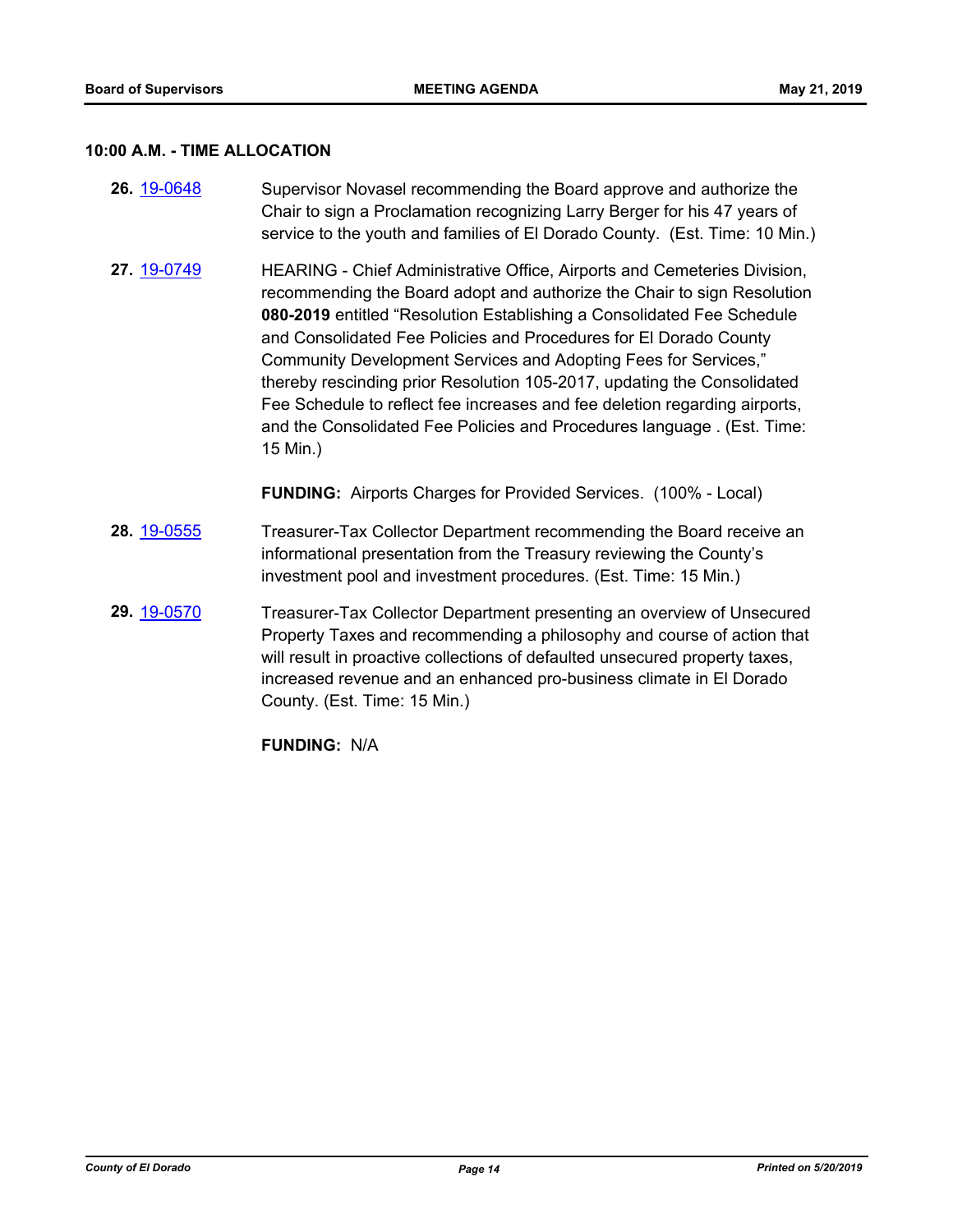### **11:00 A.M. - TIME ALLOCATION**

- **30.** [19-0518](http://eldorado.legistar.com/gateway.aspx?m=l&id=/matter.aspx?key=25839) Health and Human Services Agency, on behalf of the El Dorado County Commission on Aging, recommending the Board: 1) Adopt a Proclamation recognizing May 2019 as "Older Americans Month" in El Dorado County; 2) Present a certificate to each Senior of the Year nominee, mentioning, as noted on the certificate, their primary contribution to the community; and 3) Announce the 2019 County of El Dorado Senior of the Year, and present the award to the nominee selected by the Commission on Aging to receive this honor. (Est. Time: 15 Min.) **FUNDING:** N/A
- **31.** [19-0733](http://eldorado.legistar.com/gateway.aspx?m=l&id=/matter.aspx?key=26055) Health and Human Services Agency recommending the Board: 1) Adopt and authorize the Chair to sign a Proclamation recognizing May 19, 2019 through May 25, 2019 as "Emergency Medical Services Week" in the County of El Dorado; and 2) Receive a presentation by the El Dorado County Emergency Services Authority and the California Tahoe Emergency Services Operations

Authority recognizing the contribution and dedication of certain emergency medical services nominees for outstanding contributions and dedication to their respective organizations. (Est. Time: 1 Hr.)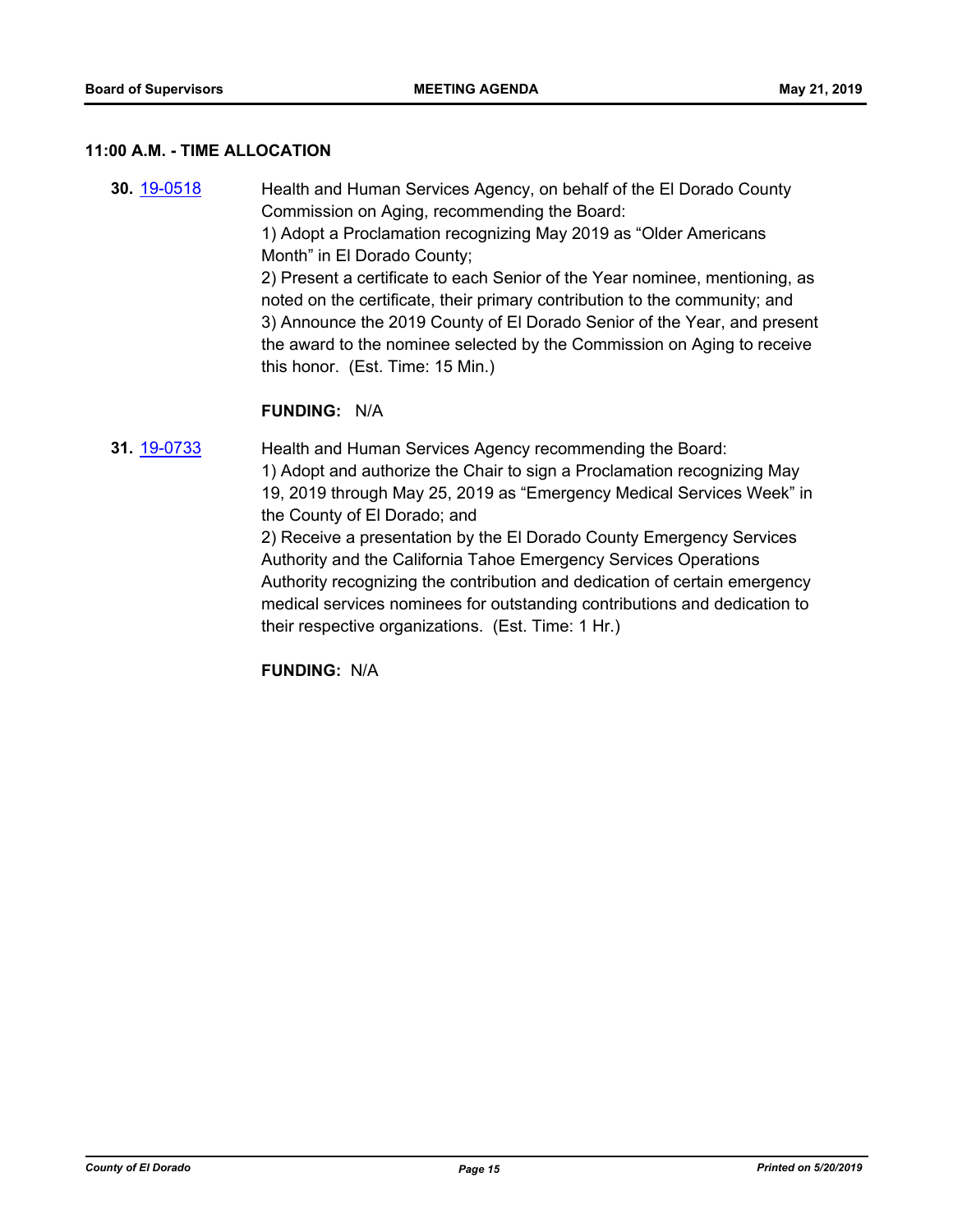### **1:30 P.M. - TIME ALLOCATION**

- **32.** [19-0722](http://eldorado.legistar.com/gateway.aspx?m=l&id=/matter.aspx?key=26044) HEARING Planning and Building Department and County Counsel recommending the Board: 1) Rescind approval of Design Review Project DR14-0005-S, Dollar General Georgetown, approved by the Board of Supervisors on April 5, 2016; and 2) Rescind adoption of the Mitigated Negative Declaration and Mitigation Monitoring Report Program for Design Review DR14-0005-S. (Est. Time: 10 Min.) **FUNDING:** N/A
- **33.** [19-0819](http://eldorado.legistar.com/gateway.aspx?m=l&id=/matter.aspx?key=26142) Supervisor Parlin recommending the Board adopt and authorize the Chair to sign Resolution **078-2019** establishing the Coloma Lotus Advisory Committee and thereby rescinding Resolution 065-2002, effectively disbanding the River Management Advisory Committee. (Est. Time: 20 Min.)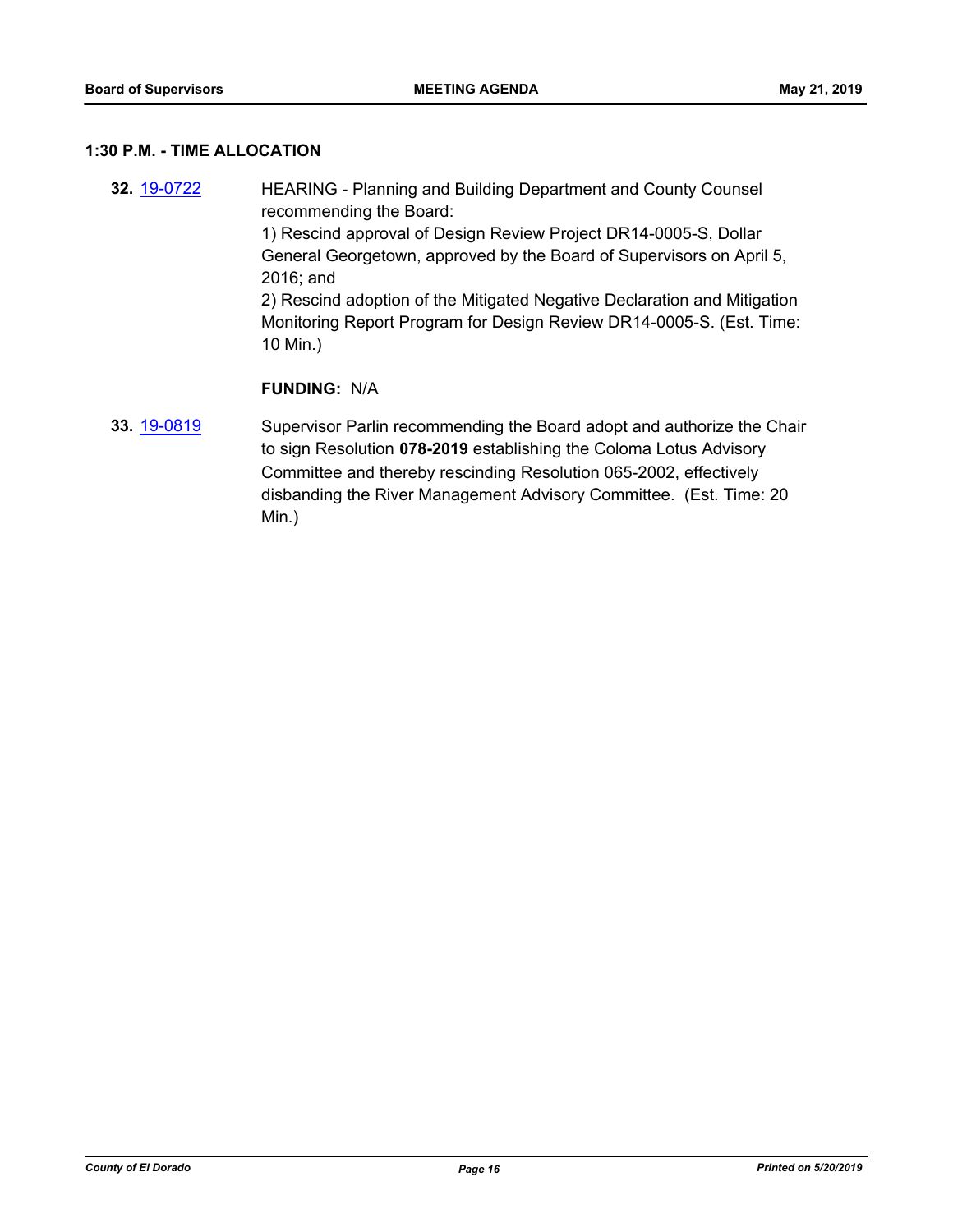# **ITEMS TO/FROM SUPERVISORS**

**CAO UPDATE**

**ADJOURNMENT**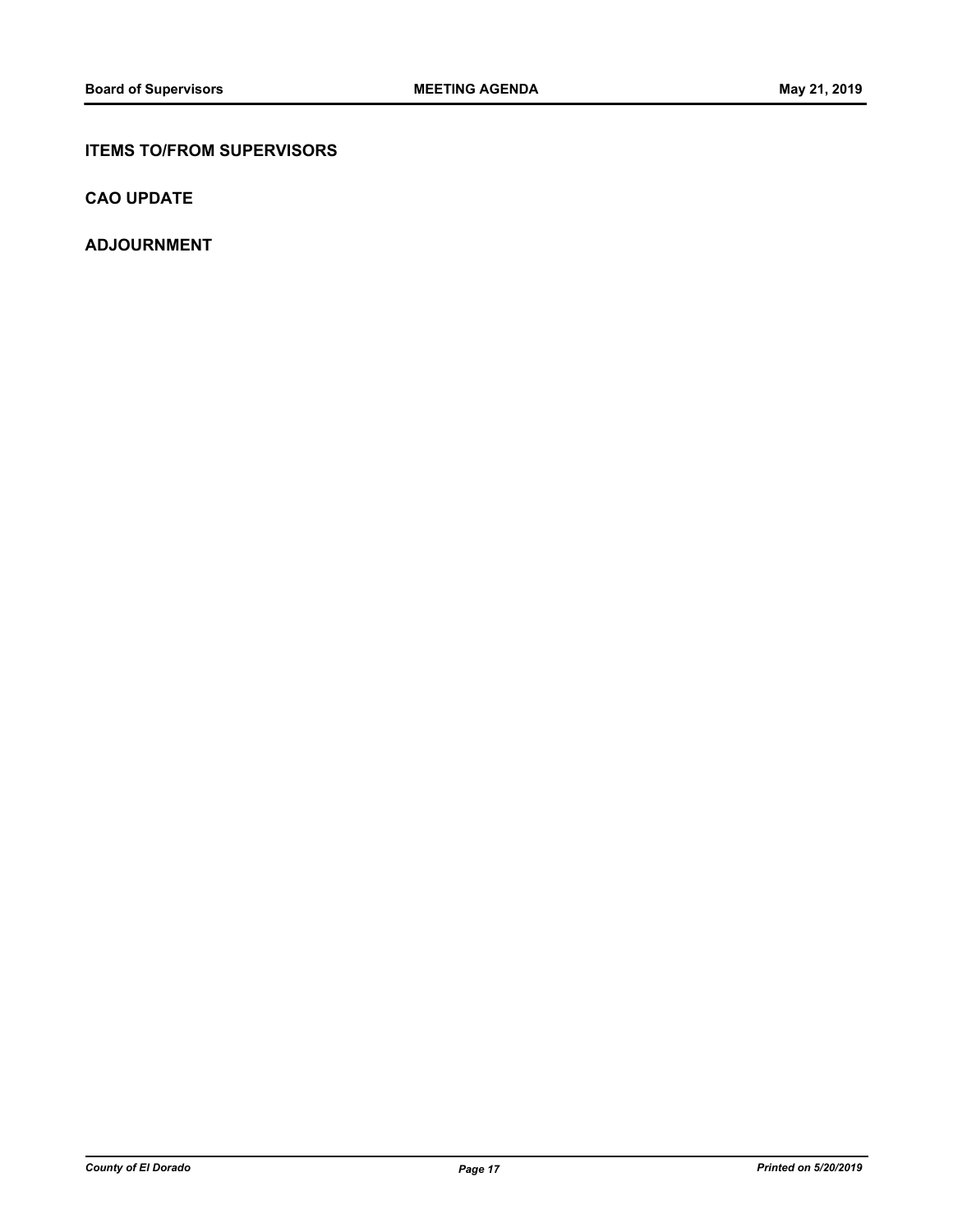### **CLOSED SESSION**

- **34.** [19-0801](http://eldorado.legistar.com/gateway.aspx?m=l&id=/matter.aspx?key=26124) **Pursuant to Government Code Section 54957.6 Conference with Labor Negotiator**: County Negotiator: Director of Human Resources and/or designee. Employee organizations: El Dorado County Employees' Association, Local No. 1; Operating Engineers Local No. 3 representing employees in the Trades & Crafts and Corrections Bargaining Units; El Dorado County Probation Officers Association; Deputy Sheriffs Association representing employees in the Law Enforcement Unit; El Dorado County Law Enforcement Management Association; El Dorado County Criminal Attorneys' Association; El Dorado County Managers' Association, and El Dorado County Deputy County Counsel Association (Est. Time: 10 Min.)
- **35.** [19-0727](http://eldorado.legistar.com/gateway.aspx?m=l&id=/matter.aspx?key=26049) **Pursuant to Government Code Section 54957- Public Employee Performance Evaluation.** Title: Director of Planning & Building. (Est. Time: 20 Min.)
- **36.** [19-0729](http://eldorado.legistar.com/gateway.aspx?m=l&id=/matter.aspx?key=26051) **Pursuant to Government Code Section 54957- Public Employee Performance Evaluation.** Title: Director of Information Technologies. (Est. Time: 20 Min.)
- **37.** [19-0730](http://eldorado.legistar.com/gateway.aspx?m=l&id=/matter.aspx?key=26052) **Pursuant to Government Code Section 54957- Public Employee Performance Evaluation.** Title: Public Defender. (Est. Time: 20 Min.)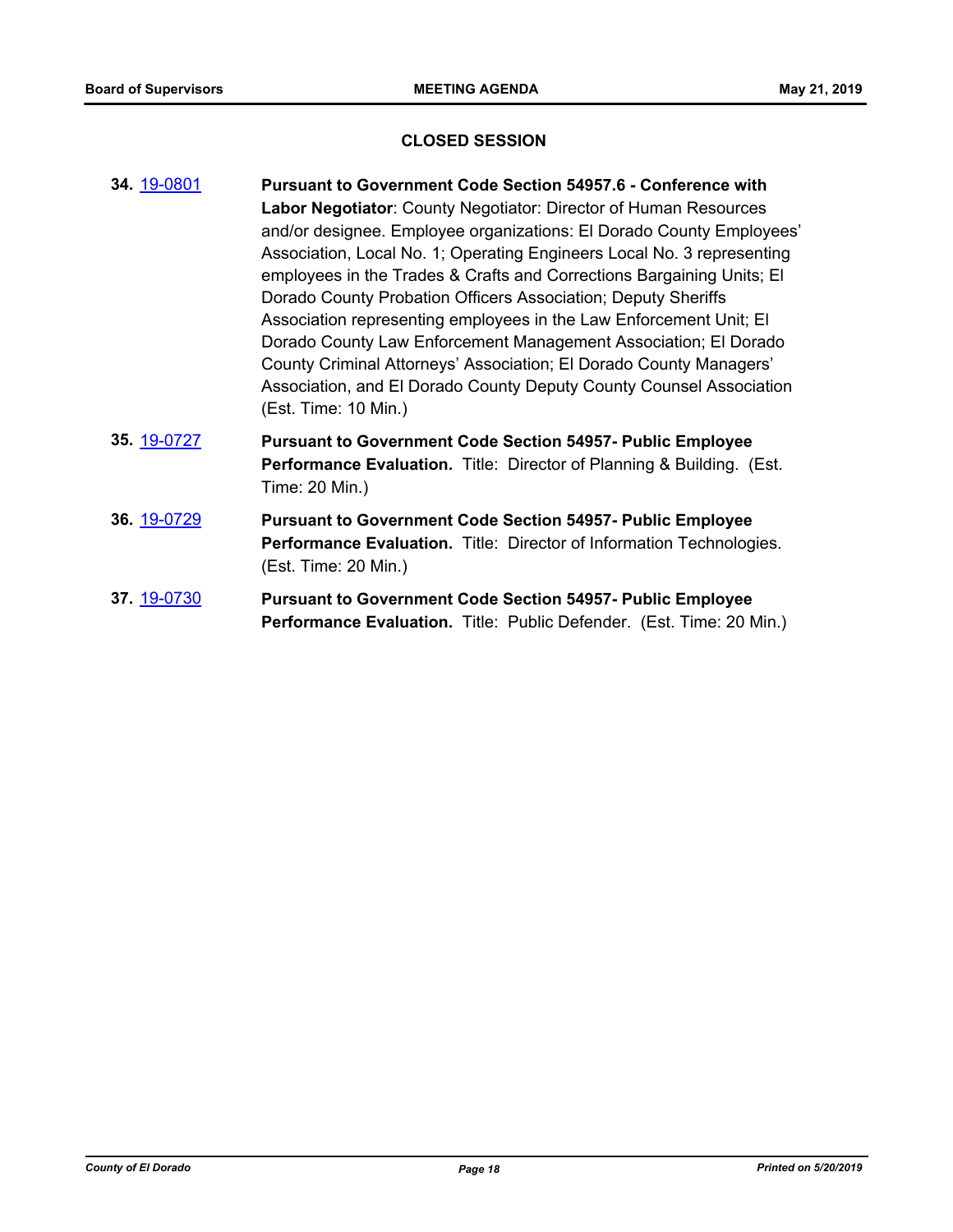On August 19, 2003, the Board adopted the following protocol: It is a requirement that all speakers, County staff and the public, when approaching the podium to make a visual presentation to the Board of Supervisors, must provide the Clerk with the appropriate number of hard copies of the presentation for Board members and the audience.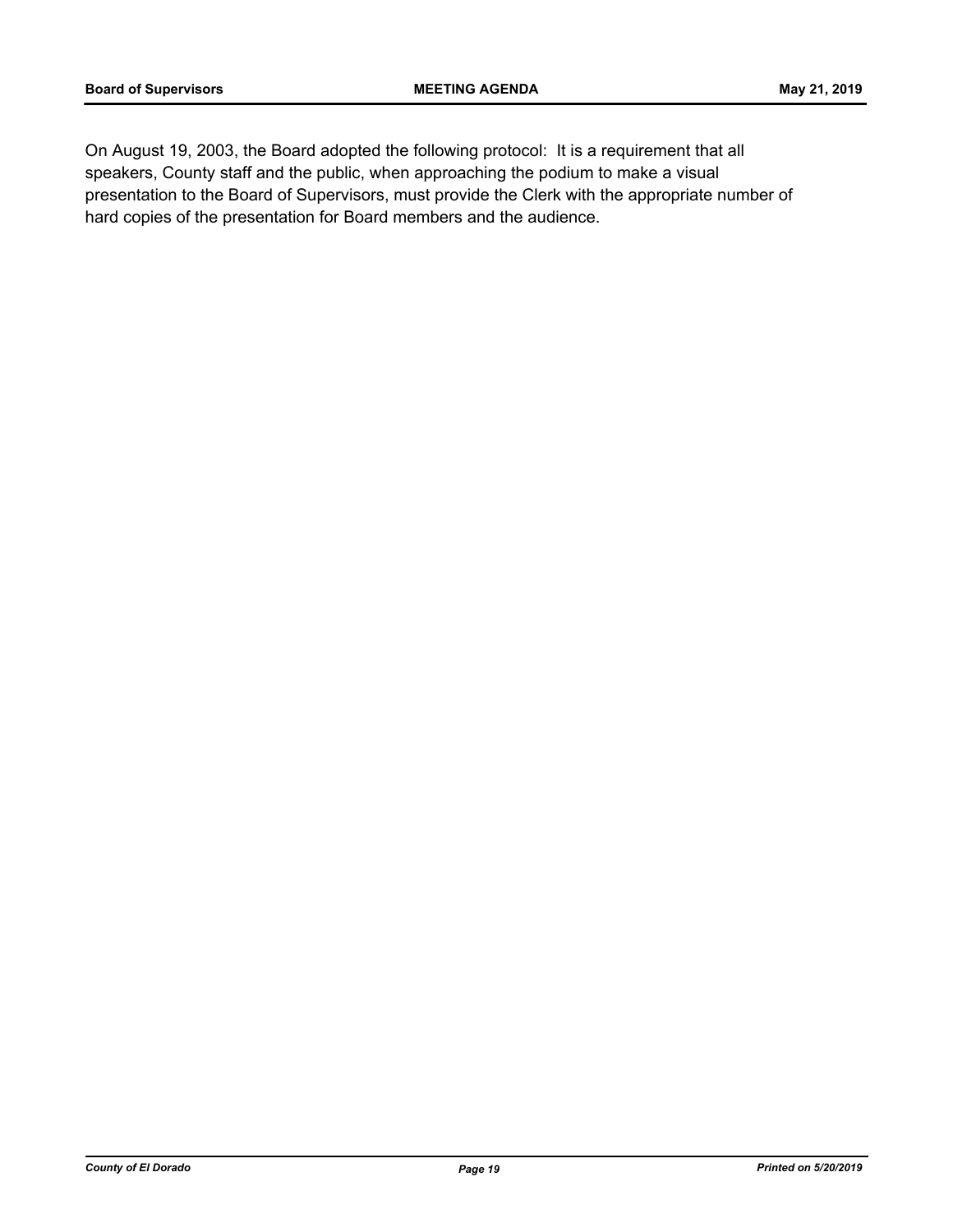## **ADDENDUM**

### **GENERAL GOVERNMENT - CONSENT ITEMS**

**38.** [19-0802](http://eldorado.legistar.com/gateway.aspx?m=l&id=/matter.aspx?key=26125) Chief Administrative Office recommending the Board: 1) Find that a public benefit is derived from supporting the Tahoe Home Connection efforts to identify additional long term rental housing in the Tahoe basin; and 2) Approve and authorize the Chair to sign the attached Funding Agreement with the Community Foundation, on behalf of Tahoe Home Connection, authorizing payment of the \$1,500 community funding contribution in support of these efforts.

**FUNDING:** General Fund.

## **LAW AND JUSTICE - CONSENT ITEMS**

**39.** [19-0851](http://eldorado.legistar.com/gateway.aspx?m=l&id=/matter.aspx?key=26174) Probation Department recommending the Board: 1) Recognize Stephen G. Heggen, Deputy Chief Probation Officer, on his retirement from El Dorado County after 28 years of service; and 2) Approve and authorize the Chair to sign a Proclamation recognizing Deputy Chief Probation Officer Heggen's dedication to public service and to congratulate him on his retirement.

# **FUNDING:** N/A

### **CLOSED SESSION**

- **40.** [19-0823](http://eldorado.legistar.com/gateway.aspx?m=l&id=/matter.aspx?key=26146) **Conference with Legal Counsel Significant Exposure to Litigation** pursuant to Government Code Section 54956.9(d)(2). Title: Denial of Claim for Refund of Property Taxes - Claimant: T-Mobile West, LLC. (Est. Time: 5 Min.)
- **41.** [19-0824](http://eldorado.legistar.com/gateway.aspx?m=l&id=/matter.aspx?key=26147) **Conference with Legal Counsel Significant Exposure to Litigation** pursuant to Government Code Section 54956.9(d)(2). Title: Denial of Claim for Refund of Property Taxes - Claimant: AT&T Mobility, LLC. (Est. Time: 5 Min.)
- **42.** [19-0825](http://eldorado.legistar.com/gateway.aspx?m=l&id=/matter.aspx?key=26148) **Conference with Legal Counsel Significant Exposure to Litigation** pursuant to Government Code Section 54956.9(d)(2). Title: Denial of Claim for Refund of Property Taxes - Claimant: Sprint Telephony PCS, L.P. (Est. Time: 5 Min.)
- **43.** [19-0830](http://eldorado.legistar.com/gateway.aspx?m=l&id=/matter.aspx?key=26153) **Conference with Legal Counsel Significant Exposure to Litigation** pursuant to Government Code Section 54956.9(d)(2). Title: Denial of Claim for Refund of Property Taxes - Claimant: Pacific Bell. (Est. Time: 5 Min.)